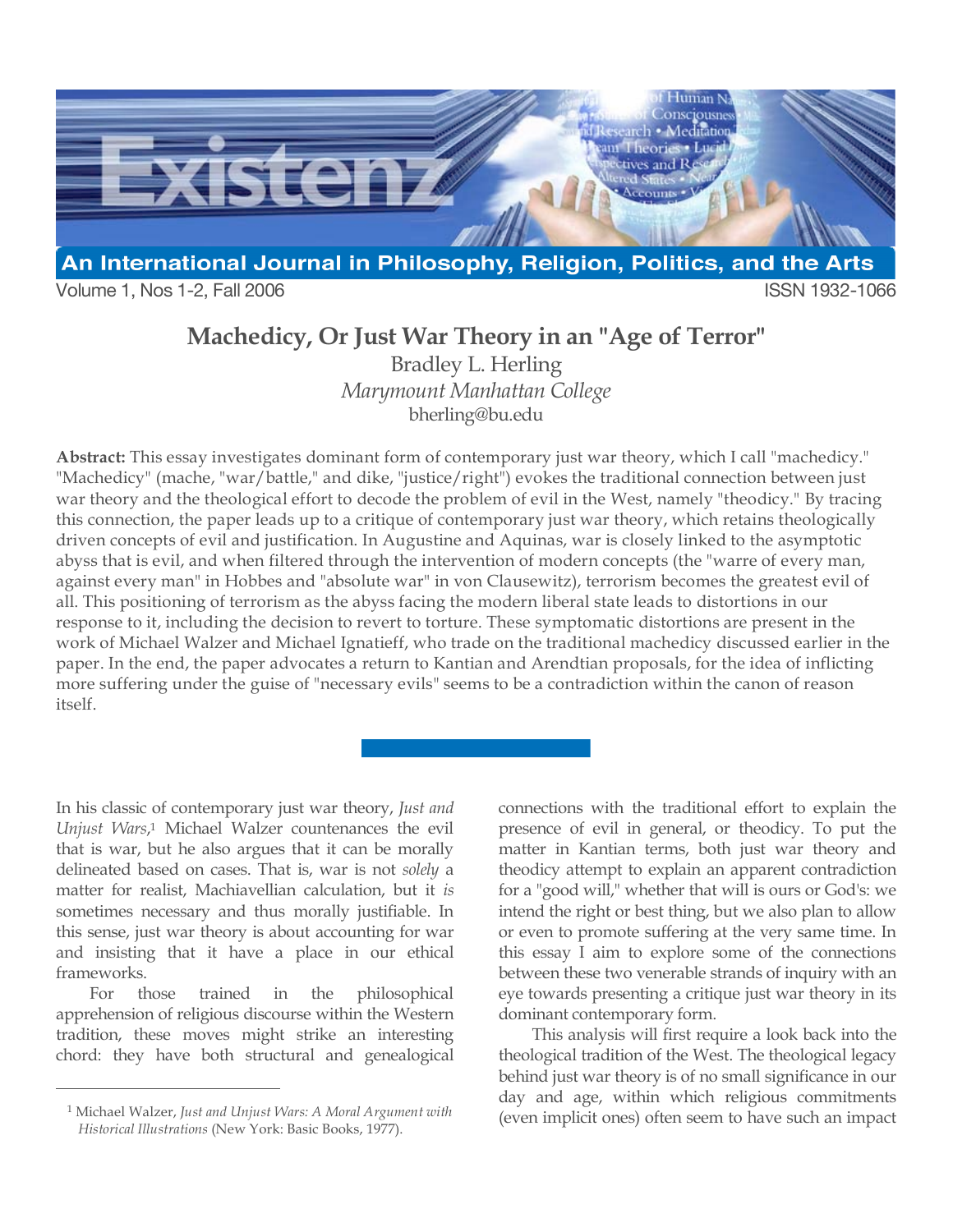on evaluating matters of war and peace. Based on an examination of this legacy, I argue that just war ethics in our current "age of terror" has a dominant form: I call it *machedicy*, a play on the term *theodicy*, which is justification of God's ways in the face of evil and suffering. In general, machedicy (*mache*, or "war/battle," and *dike*, "justice/right") can reference any attempt to justify war. But the resonance of the term with "theodicy" also reminds us of the correlation between this effort and the traditional theological attempt to decode the problem of evil in the West: in both cases theorists (and politicians) are forced into a vivid moral crisis within which allowing suffering and violence goes against basic ethical assumptions, and yet it must be justified to maintain a greater good.

Despite the way machedicy serves us, there is a danger in its conflation of two different orders of discourse. When the enemy is assimilated with a theological concept of evil, I would argue that our moral discourse is bound to be distorted in response to the threat. Hence, in the last part of this paper, I will cash out my historical analysis by investigating contemporary permissiveness around the question of torture, which is a symptom of this distortion displayed not only in the halls of the White House—but also in the writings of sophisticated political theorists.

**I**

It is generally acknowledged that "just war theory" began with Augustine. Augustine was well acquainted with pagan concepts of war, which vacillated between strict realism and mythic renderings. But he was also confronted with the threat of the barbarians who had overwhelmed Rome's gates. Augustine wanted to resist war as a matter of Christian principle, and yet he *also* needed to keep the interests of empire in mind, for Rome was becoming Christian Rome, and it was indeed under attack from all sides. Could a Christian empire defend itself, or did it have to turn the other cheek? Augustine answered that war was in fact permissible, as long as Christian principles guided and limited it.

It is interesting to note that the *City of God* begins with the contrast between barbaric, pagan "conventions of war" and the power of Christianity to limit their excesses<sup>2</sup> In fact, the opening sections signal a theme

that runs throughout the text: along with its rampant polytheism, the unbridled desire for war was the force that had led Rome to its decline. Almost immediately, however, the discussion turns to theodicy  $(13-17)$ , intertwining the problems of war and evil in Augustine's discourse from the very outset.

In the *City of God*, there are three main ways Augustine connects war and evil in a systematic (and innovative) machedicy. We can calibrate these aspects of Augustine's framework by posing a naïve but provocative question: why is war "evil" in the first place?

First, Augustine suggests that war is an evil because demonic forces drive it. In this mythic reading, war becomes a real, objective force that lurks among us, capturing unsuspecting victims. Augustine resisted both Manicheanism and paganism, but the substantialization of evil in his more colorful illustrations bears the imprint of these traditions, where real evil, or evils, oppose good (or each other) in a cosmic battle. Here war is an active opponent to peace, or, to put it in pagan terms, Mars wanders the earth, looking for blood.

Second, war is evil because it is a form of violence, and violence, even in response to a persecutor, should be met with passivity—if the Christian scriptures are to be believed. We recall that Augustine placed evil in a providential scale of being, arguing from the value of "antithesis" (449) that evil is merely "apparent" (453). Those things that human beings call "evil" serve a higher purpose: "There is a scale of value stretching from earthly to heavenly realities, from the visible to the invisible; and the inequality between these goods makes possible the existence of them all" (454). Even poison, as Augustine argues, has its purposes, and death itself, while an evil, has its place when seen in the light of "heavenly realities" (515). Thus death, the "violent sundering" of the soul in the body, "is not good for anyone" (*ibid.*). And yet within a wider frame, death finds its justification: "it becomes the glory of those who are reborn" and "sometimes," if the death is pious and righteous one, "ensures that there is no sin to be recompensed" (*ibid.*).

War is a grave evil, then, as the scriptures indicate, and yet it has a location within God's providential order: "It rests with the decision of God in his just judgment and mercy either to afflict or console mankind, so that some wars come to an end more speedily, others more slowly" (216-217). As Augustine suggests, war is one of the "dour and dire necessities" of

<sup>2</sup> Augustine, *The City of God*, trans. Henry Bettenson (New York: Penguin Books, 1972), 6-13.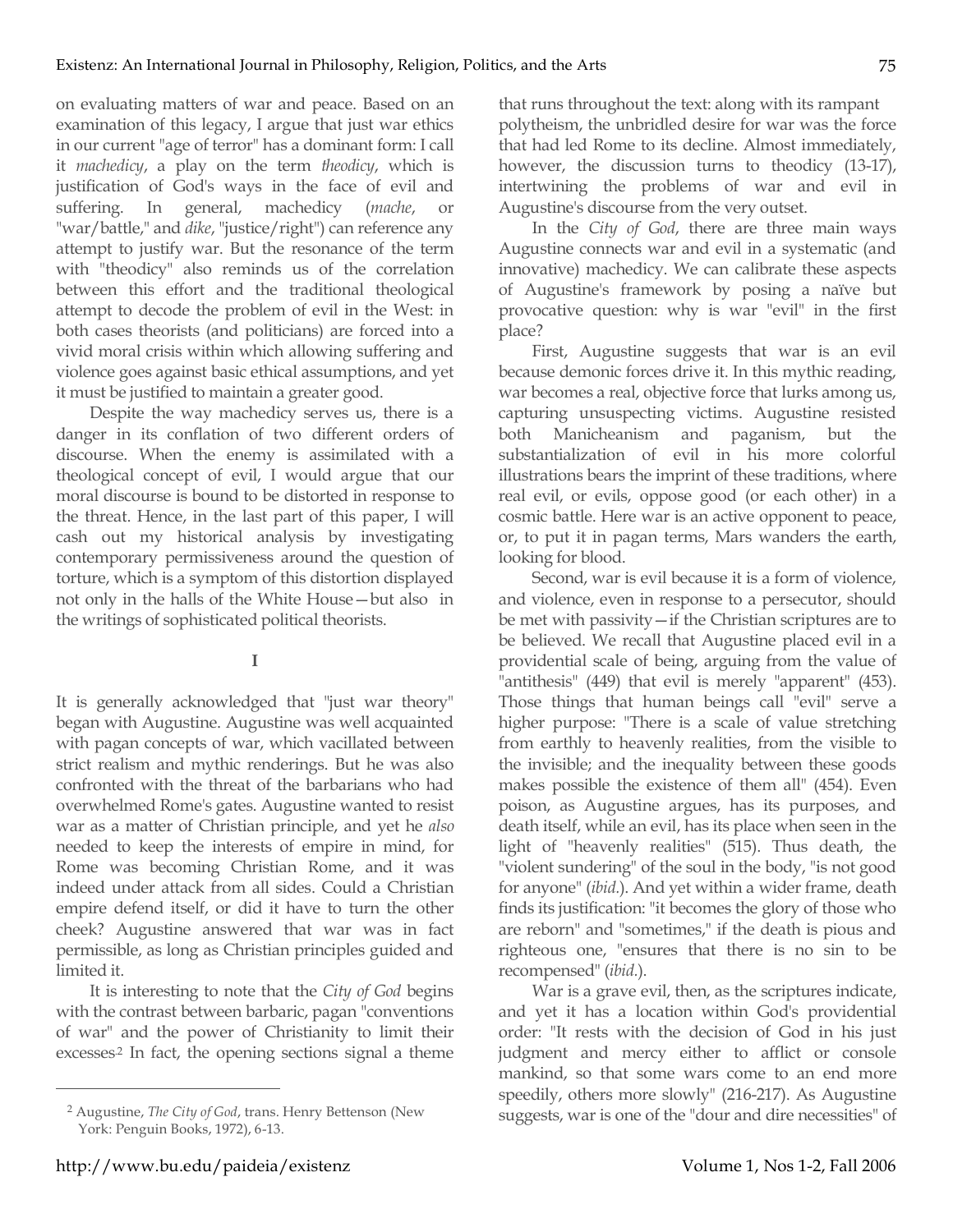human social life, but the "wise man" may indeed argue that there is such a thing as a just war (861). The justness of a war is first and foremost determined by the "injustice of the opposing side." War itself is horrifying, but it can be justified if the cause is good. The one who fights the just war, however, must be contrite and humble in fighting: "if he thinks himself happy" in fighting a war, then it seems that "he has lost all human feeling" (862). Augustine's first criterion, therefore, runs as follows: War can only be a response to an unjust, aggressive enemy, and, as a corollary, it must be approached with reluctance. It is a last resort, and, if it must happen, its participants must thoroughly regret it—instead of relishing it as a positive value.

War is also evil because its stems from an inscrutable turning of the will away from God. The philosophical basis for this part of the machedicy is of course the argument that "evil" is merely the privation of good (454). God, the ultimate Good, is what truly is, and everything else is an admixture of what is and what is not, arranged in the best possible way in a vast scale of being by God himself (473). Evil is the deficiencies or gaps in this scale of being; in and of itself, it is nothing. But this conception of evil as absence does not prevent Augustine from giving it a conceptual shape, and that shape is asymptotic.3 Evils find their place within the broader scale of being, but, in essence, as soon as we admit anything besides God we admit a touch of evil. The gap that evil is only expands, therefore, the further away we get from God. But is there ever a completely empty, absent space: pure evil?

Only as a hypothetical limiting concept, according to Augustine, i.e., a concept of "Supreme Evil" or "eternal death" (852).

Augustine wants to remind his reader that this seemingly abstract analysis is quite intimate, for moral evil is sprung from the human will (474), and in keeping with the asymptotic shape of this problem, it has an impossible, inscrutable core. The purpose of evil may ultimately elude us (453-454), but mystery is part of the design itself, at times serving an edifying purpose ("to exercise our humility or to undermine our pride") but also bursting beyond the boundaries of any satisfying explanation. There is no efficient cause for evil because evil is a deficiency, a falling away from what is: seeking the cause "is like trying to see darkness or to hear silence" (480).

War, as a species of evil, must ultimately be associated with this asymptotic abyss of the will. War can be justified within a broader providential order according to the logic of "antithesis": it is a negative force that can be justified if it responds to injustice, promoting the right kind of concord among human beings drawing them towards the ultimate peace promoted by Christianity. These moral limitations are needed, however, because war projects towards the unreachable and inscrutable core of evil's nothingness. That ever-receding limit can *never* actually be reached, because "there cannot exist a nature in which there is no good" (871). Augustine's machedicy, therefore, depends on a curious paradox: justifying war is a matter of holding it back from an endless vortex of evil that can never become actualized. To this extent, it seems to assert the infinite, horrifying essence of war as an irreal fantasy in order to sustain the authority of its own forms of justification. For if war marks a path into an endless vortex of evil (even though the actualization of it is in fact impossible), then any discourse that forestalls or qualifies our descent into it (just war theory) will be prized.

## **II**

Aquinas codified Augustine's discourse on warfare, thereby instituting the tenets of just war theory that have persisted to our day. The proof texts can be found in the *Secunda Secundae Partis* of the *Summa Theologica*.4 As a phenomenon that seemingly detracts from the

 $\overline{a}$ 

<sup>3</sup> My use of this term stems from Kant's account of transcendental ideas in the First Critique: "The remarkable feature of these principles, and what in them alone concerns us, is that they seem to be transcendental, and that although they contain mere ideas for the guidance of the empirical employment of reason—ideas which reason follows only as it were asymptotically, i.e. ever more closely without ever reaching them—they yet possess, as synthetic *a priori* propositions, objective but indeterminate validity, and serve as rules for possible experience. They can also be employed with great advantage in the elaboration of experience, as heuristic principles. A transcendental deduction of them, cannot, however be effected; in the case of ideas, as we have shown above, such a deduction is never possible." See, Immanuel Kant, *Critique of Pure Reason*, trans. Norman Kemp Smith (New York: St. Martin's Press, 1965), 545-546. My characterization of evil as an asymptotic idea is not intended to match precisely with Kant's conception, but there is certainly an overlap: as is the case for the transcendental ideas, I am claiming that evil is often an irreal, fantasmatic, but rule-giving idea that can organize a whole theological (or political) discourse.

<sup>4</sup> All quotations from the *Summa* come from the on-line version found at www.newadvent.org/summa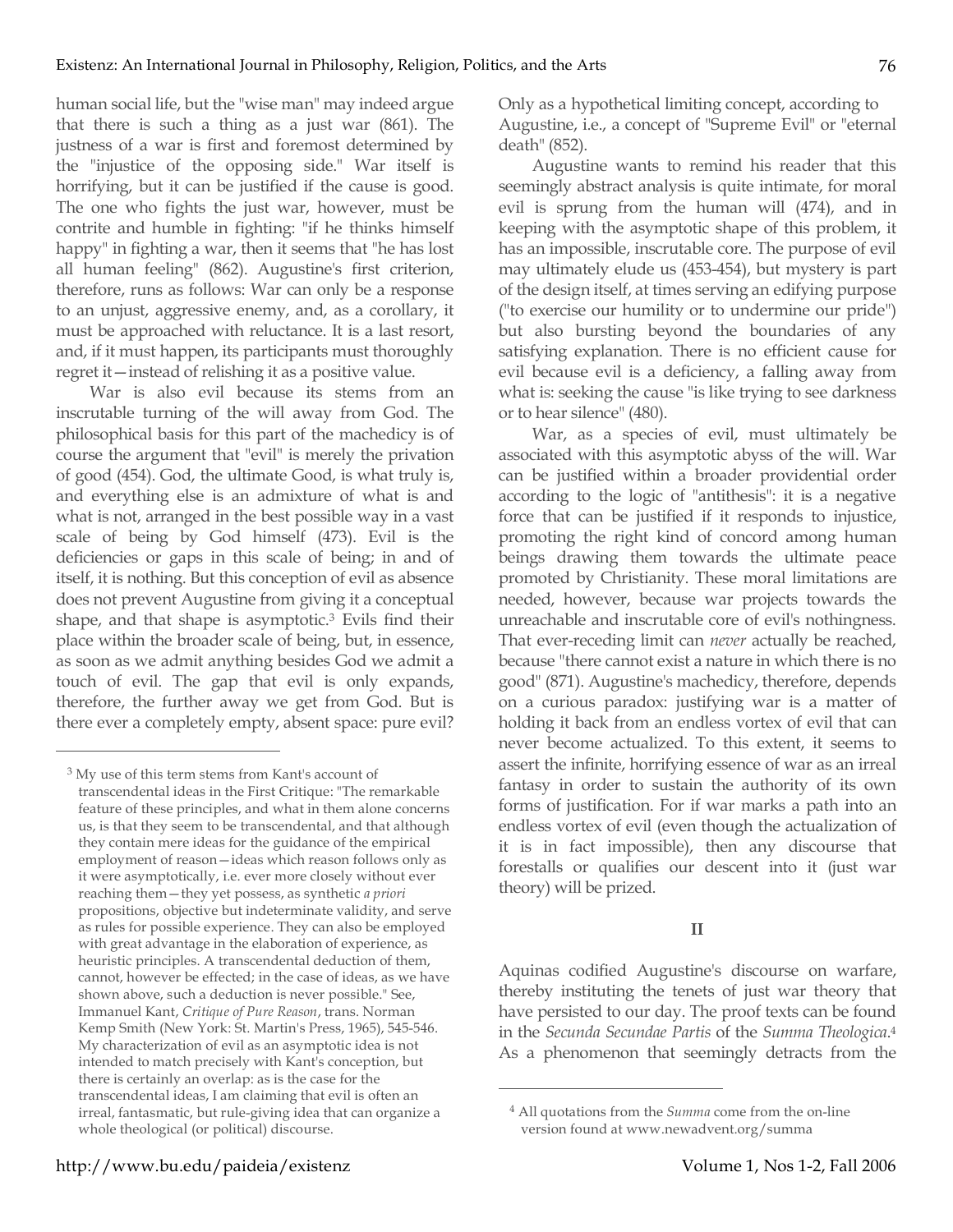virtue of charity, disrupts inner and outer peace, and sunders the stability of law, war is tied to Aquinas' conception of evil, and therefore his just war theory represents a solidification of machedicy in the Western tradition.

In keeping with Aristotle, Aquinas recognizes that human virtues pertain to the management and orientation of human nature. But theological virtues have a supernatural object, namely God, towards which the will should ultimately turn (I-II, qu. 62, art.2). As it turns out, charity is the highest theological virtue, even more advanced than faith and hope (II-II, qu. 23, art. 6), for charity, as an advanced form of selfless fellowship or communion, is practiced without expectation of anything in return. One of the most pleasant outgrowths of charity is "peace," which is not simple agreement or "concord." Peace is the genuine practice of Christian love, so any actions that forestall it require strenuous justification. Thus Aquinas provides an extensive analysis for the justification of war, recognizing, on one hand, that he has just invoked the Christian command to "keep peace," and, on the other, that a Christian nation may be called upon to defend itself in armed struggle.

Aquinas's version of just war theory has three main points (II-II, qu. 40, art. 1):

(1) First, he argues that a just war is premised upon the "authority of the sovereign by whose command the war is to be waged." It should be noted that Aquinas does not propose this principle as a criterion to evaluate whether authorities are legitimate or competent and therefore have the right to lead a nation to war. This point is definitional: wars are not undertaken by private individuals or small groups. Instead, war is a political necessity that is akin to punishing criminals and preserving order; it is a matter of defending the nation as a whole against external threats. To this extent, Aquinas stipulates that war is a question of command and obedience within an authoritarian order, with the aim of defending the security, stability, and integrity of the community.

(2) War must be undertaken for a good cause, namely that the nation attacked "should be attacked because they deserve it on account of some fault." Aquinas is vague on the question of the *causa ad bellum*, so most interpreters have linked this point with the later discussion of killing in self-defense (II-II, qu. 64, art. 7). There Aquinas argues that one has good cause, "seeing that it is natural to everything to keep itself in 'being'" (*ibid*.), for defending oneself against an attacker: if the analogy between self-defense and the defense of a nation holds, a nation has good reason for fighting according to natural law if it is attacked.

(3) Aquinas' third point regarding the justness of war is the most important and controversial. Everything, Aquinas argues, depends on whether fighting springs from a desire for "the advancement of good, or the avoidance of evil." That is, while acknowledging the "evil" of killing, we must determine whether war serves to promote the ethical practice of charity, in other words, whether it serves the interest of "peace." If war is the result of venal desires, then it is unjust. If the intention is pure, then war has a "double effect," as Aquinas suggests in his analysis of selfdefense (II-II, qu. 64, art. 7): preserving the nation, serving the common good, and asserting the truth of God are rightful intentions. In acting on these intentions, human beings may be killed, but this is not the *intention* of the war, so these deaths are permissible.

To gather in the full context for these judgments, we should remind ourselves about some of the fundamentals of Thomas's theological system. Recalling the first principle of a just war, namely "legitimate authority," the premise is that the sovereign dictates human law, which subjects human activity to a rational rule, promoting the good of the community through the practice of virtue (I-II, qu. 90, arts. 1-2). But human law and the sovereign's authority depend on natural law, which has been ordained by the highest sovereign, namely God. Natural law dictates first and foremost that we apprehend being, or what is, and second, as a matter of practical reason, we incline towards what's good and away from what's evil (I-II, qu. 94, art. 2). As a corollary of this inclination, what tends towards life and prevents its destruction is enjoined (*ibid*.); thus, in human law we say, "Do not kill" (I-II, qu. 95, art. 2).

Any kind of warfare, therefore, seems to be excluded by natural law. But the command of the sovereign (God, or the human aligned with God) can supersede this most basic injunction. Our higher, "natural inclination" is "to know the truth about God, and to live in society" (I-II, qu. 94, art. 2). Keeping in mind the higher truth about God, namely the practice charity leading to "peace," and recalling that law is always a matter of the "common good" (I-II, qu. 90, art. 2), it is possible to imagine that a higher cause might trump the basic injunction against killing established in the lowest layers of natural law. In fact, if killing is a result of both a good cause and a virtuous intention,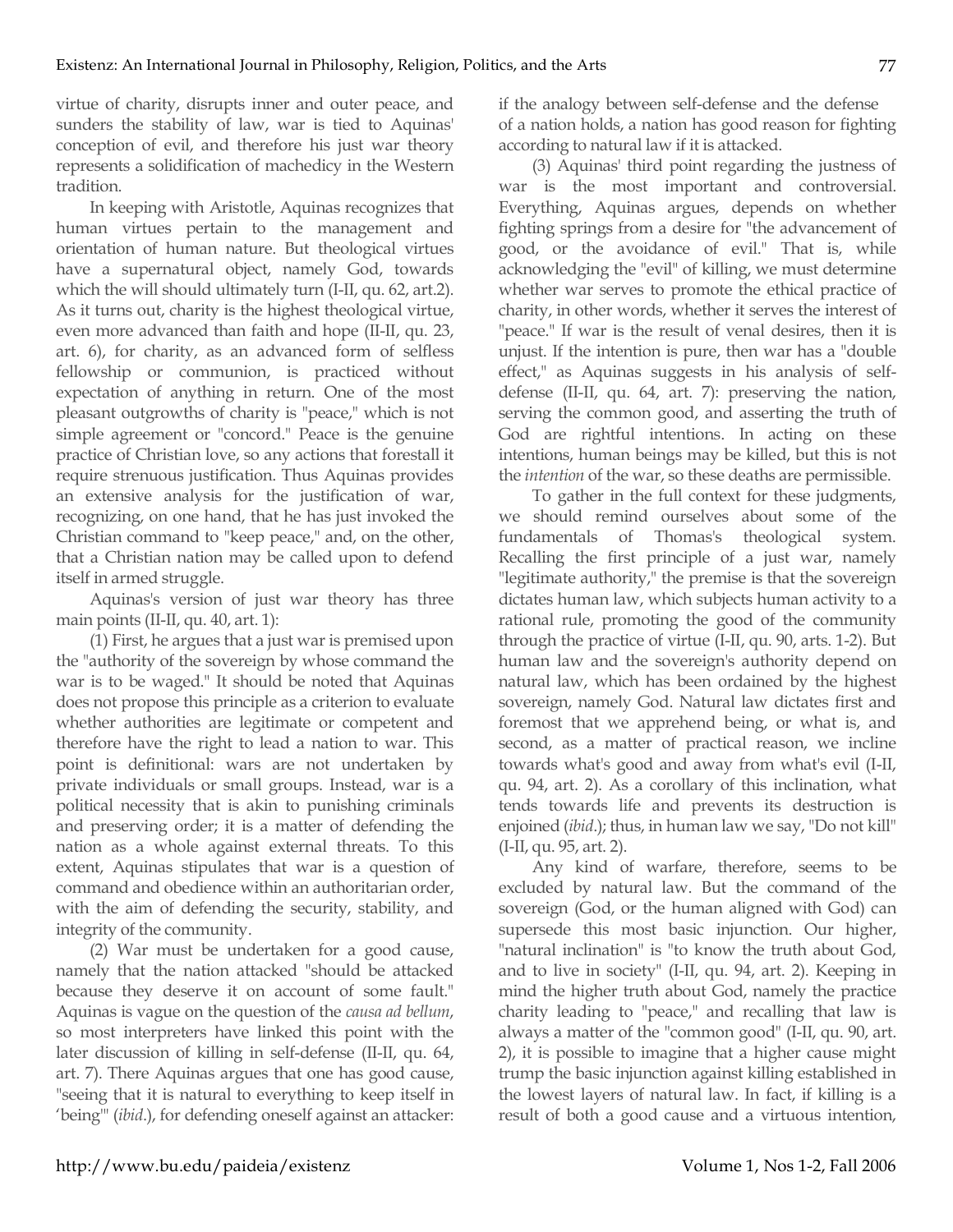then the killing itself is an accidental, secondary feature of the action.

Here we arrive at a crucial juncture in the machedicy: this logic corresponds with one of Aquinas's most significant points about evil.

On the surface, war can have good cause as a result of a malign force that confronts us. In other words, violence is justified if it is self-defense against a malevolent attacker; it is justifiable as a dualistic fight against evil. But like Augustine, Aquinas also presents a machedicy that is more subtle than the dualistic picture. Those who fight the aggressor must justify this seeming evil and ascertain why it can be called good, and the answer is that our good intention dictates the nature of the act (II-II, qu. 64, art. 7). Everything else (killing the enemy) is accidental because what we intend, if we are just, is simply to preserve ourselves.

The very same logic, it turns out, applies to God's allowance for evil in general, and here the hierarchical analogy between God and sovereign (and God and self) asserts itself again. All of creation, in fact, is subject to the rule of a "double effect": as a deficiency or absence, evil can only have "a cause by way of an agent, not directly, but accidentally" because of the particular interactions of things that have formal being and goodness. Fire is an evil for water, for example, but only because the more perfect it is, the more it detracts from water, but this evil effect is only a circumstantial accident of fire (I, qu. 49, art. 1). The divine "intention" behind all created things is pure, because God creates what is, and it is good, but the accidents of perfections in relation to each other produces evil, without implicating God's purpose. In fact, in the cosmological sense, "evils" are a necessary part of the created order. Corruption and death are necessary forces, and yet, under the doctrine of the "double effect," God is not essentially *responsible* for death, except to the extent that it is a penalty for the "evil will" (I, qu. 274, art. 2), and even then, because of the purity of God's just intentions, he remains aloof from the suffering associated with it.

The place where the analogy between just war theory and theodicy falters in Aquinas's machedicy perhaps indicates its most important ramification. Just cause in war is premised on the external aggression of a substantive, evil enemy against whom we must defend ourselves. Of course, there is no externality for God, no outside enemy that could prompt his good cause for creating a world dominated by double effect. And yet this invisible Other is perhaps what has to be imagined for Aquinas's theology to work: God's just cause for making there something and not nothing (and for accepting some "collateral damage" along the way) is the empty, abysmal threat of nothing itself. A cosmic battle may yet lurk in Aquinas's system, and we find its imprint on his seminal vision of just war theory, for the evil will of the enemy remains inscrutable in this machedicy, thrusting us back on paradoxes that are somehow meant to guide our behavior in the world, strange rationalizations like Augustine's, which Aquinas quotes approvingly: "Be peaceful, therefore, in warring, so that you may vanquish those whom you war against, and bring them to the prosperity of peace" (II-II, qu. 40, art. 1).

**III**

In the modern period, theorists attempted to decouple war and morality, and, at the same time, they tried to release the connection between just war theory and theodicy that I have just described. These efforts gave rise to a *realist* conceptualization of war, a framework that contemporary just war theory attempts to circumvent, I would argue, by means of an often unacknowledged return to the theological tradition. But this dichotomy is not so cut and dried. In general, in modern frameworks, war continued to represent an asymptotic abyss, now positioned as a necessary, fantasmatic opposite to the secular state. Two brief examples should be enough to flesh out this point, which builds towards a critique of contemporary just war theory.

Hobbes, for instance, established the dilemma: modern states (and, indeed, the moral order itself) are established over and against the prospect of perpetual struggle and violence, the "warre…of every man, against every man."5 If, out of fear, we are able to draw up an equitable covenant between us, enforced by a strong authority, then we are able to avoid the return into this horror. In more "realistic" discourse about war, we expect that theological concepts like "evil" will be discarded, but the Hobbesian framework specifies the evil of warfare in a modern political sense: war is a step on the way to the dismemberment of the contract that constitutes our moral and political order; it always is in danger of drawing civilized states down into the vortex. And yet, most importantly, the absolute limit

<sup>5</sup> Thomas Hobbes, *Leviathan* (New York: Penguin Books, 1985), 185.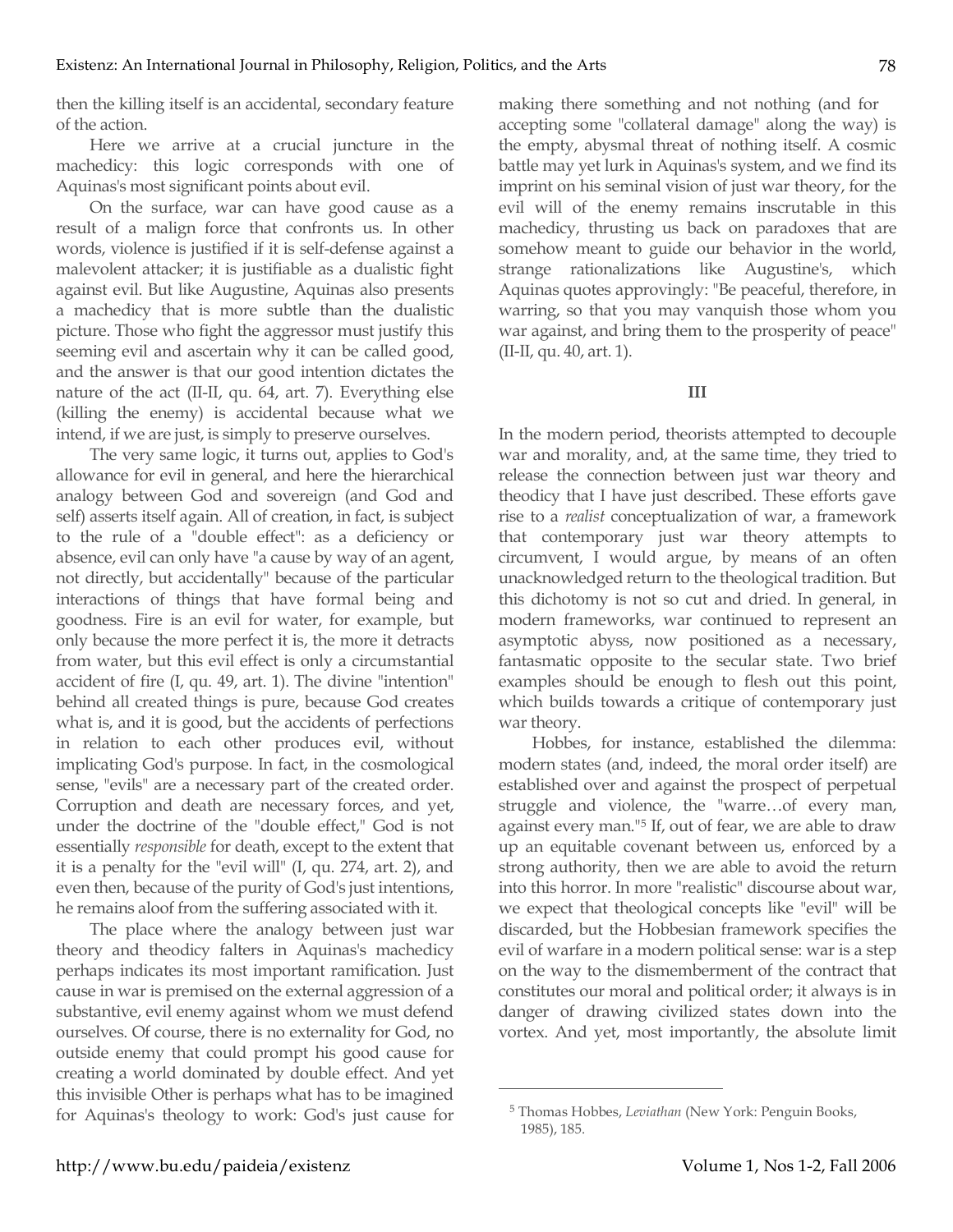concept of the war "of every man, against every man" is but a hypothetical fantasy, as Hobbes himself avers.<sup>6</sup>

Von Clausewitz was a realist who also described this nightmare scenario in vivid philosophical terms. Von Clausewitz posits that war is simply "*an act of violence intended to compel our opponent to fulfill our will*."7 This is a quintessentially realist definition, for within it, war becomes a game between nations competing for their own interests (116-117). But von Clausewitz, a turn of the nineteenth century Prussian, had studied Kant: in discussing what war *is*, "the mind cannot stop short of the extreme, because it has to deal with an extreme, with a conflict of forces left to themselves, and obeying no other but their own inner laws" (105). The mind left on its own to think the absolute extremity necessarily invents the absolute war of all against all. For a rational critique of war, this concept must be kept in check because "*[t]he result in war is never absolute*" (108): even the realist war has limits. But imagining the asymptotic *Tendenz* is a crucial premise in the modern equation. Both the realist and the just war theorist imagine civilized society on the brink—but both also acknowledge that the extremity of the war "of every man, against every man" or "absolute war" is only an abstract, fantastic hypothesis of unaided reason. Yet the projection of this fantasy is active in supplementing any discourse (realist or moral) that controls and patrols this dangerous phenomenon, thus preventing the descent into the (purely theoretical) abyss.

## **IV**

In order to cash out the genealogical analysis I have performed to this point, let us turn to the work of two of our most prominent contemporary commentators on war: Michael Walzer and Michael Ignatieff. Both Walzer and Ignatieff, I would argue, trade on a traditional machedicy, and this leads to distortions in the intellectual frameworks that they apply to some of our deepest moral quandaries. One symptom of these distortions, I would suggest, is apparent in Walzer and Ignatieff's observations about torture. Both have

allowed—with great reluctancy and all due qualification, of course—that drastic means like some form of torture may be justifiable in an "age of terror." I will show how this position ties into the history discussed above. To put it in a nutshell, allowing that some form of torture may be a "necessary evil," as both Walzer and Ignatieff do, requires a prior construction of terrorism as something *purely evil*, which trades on the asymptotic shape of traditional machedicy. The result is that *anything* should be done to stave it off.

I should note from the outset that Ignatieff and Walzer are certainly not active proponents of torture. Walzer's famous 1973 essay on "dirty hands," however, lays the groundwork for moral *permissibility* about the practice. Political leaders, Walzer suggests, often find themselves in a bind: they may be opposed to any kind of torture, for example, but then they encounter a "ticking bomb" scenario. A captured suspect may have information about a bomb that is about to explode, killing thousands, and he refuses to reveal what he knows. What to do? From a consequentialist perspective, it's a "no-brainer": do whatever it takes, including torture, to get the information. Walzer argues that this might be the kind of thing that a political leader is called upon to do, and we can only hope that wisdom and conscience will guide the decision.

Reflecting on his essay, Walzer has recently said, "I don't want to generalise from cases like that; I don't want to rewrite the rule against torture to incorporate this exception. Rules are rules, and exceptions are exceptions. I want political leaders to accept the rule, to understand its reasons, even to internalise it. I also want them to be smart enough to know when to break it. And finally, because they believe in the rule, I want them to feel guilty about breaking it—which is the only guarantee they can offer us that they won't break it too often."8 These observations seem reasonable enough: the case is extreme, and extreme cases can make for a shaky ethical foundation. Nevertheless, Walzer is also suggesting that it is naïve to uphold an absolute prohibition against torture, even physical torture, because circumstance may make it not only permissible but also right. We have to rely on the conscience of the leader to limit the practice: we hope that we have elected someone prudent, and we rely on her knowing that she will feel terrible if she does in fact have to go over the line, even if much greater harms are averted.

 $\overline{a}$ 

<sup>6</sup> "So the nature of War, consisteth not in actuall fighting; but in the known disposition thereto, during all the time there is no assurance to the contrary" (186); "It may peradventure be thought, there was never such a time, nor condition of warre as this; and I believe I was never generally so, over all the world…" (187).

<sup>7</sup> Carl von Clausewitz, *On War*, trans. J.J. Graham (New York: Penguin Books, 1982), 101.

<sup>8</sup> See

eis.bris.ac.uk/~plcdib/imprints/michaelwalzerinterview.ht ml.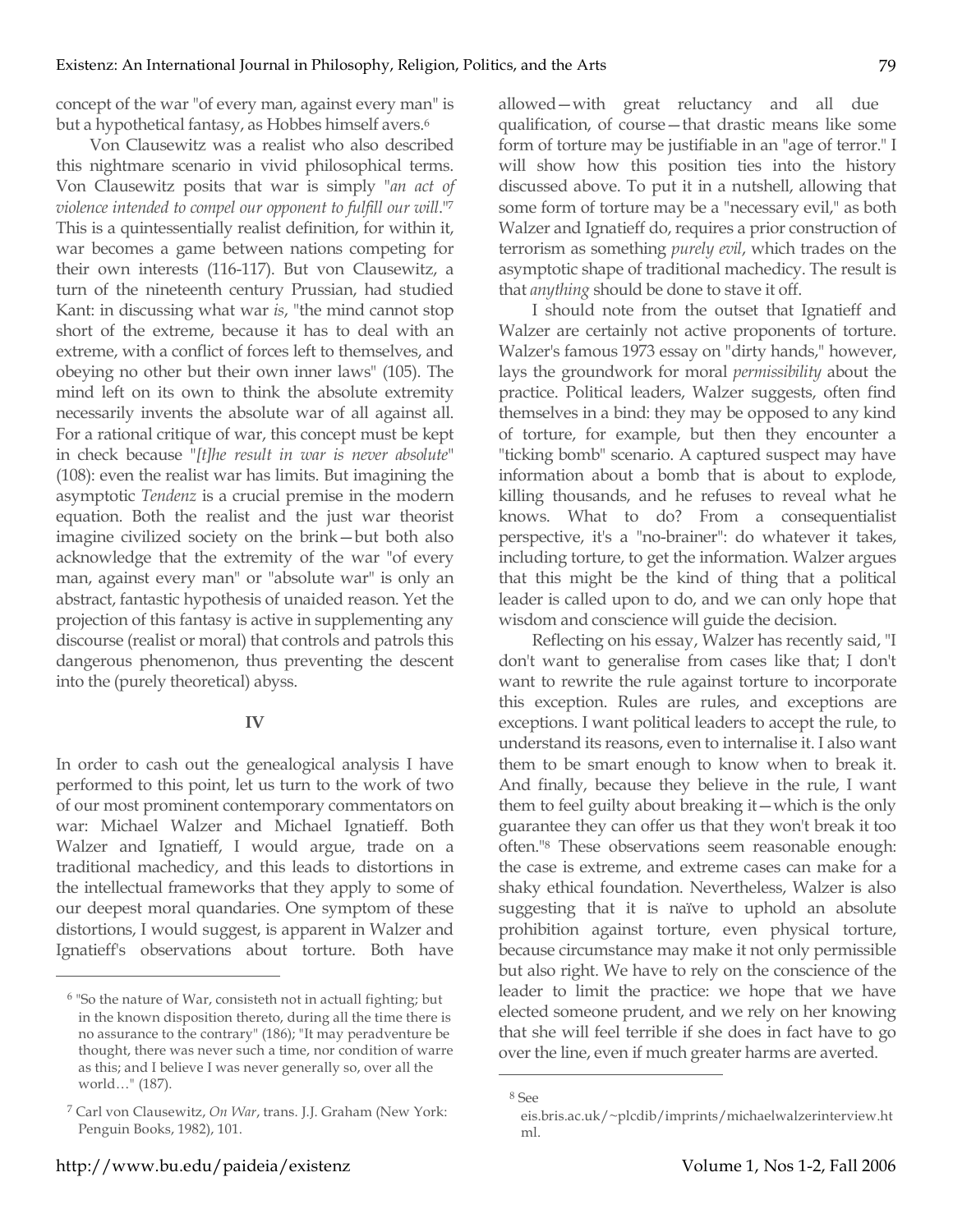Already we begin to see the link between Walzer's conceptions and the traditional machedicy described above. Augustine, for example, argued that war is a cruel necessity of life, but redemption can be found in approaching it with regret and contrition. Indeed, Walzer's view also resembles Aquinas's conception of good intention and "double effect": if one's intention is good in violating the dignity of a prisoner, then isn't the torture itself incidental?

To elaborate: terrorism, in the first instance, is a deep form of evil for Walzer. Most fundamentally, it kills innocent bystanders in order to take many other people hostage. Terrorism is "not only the killing of innocent people but also the intrusion of fear into everyday life, the violation of private purposes, the insecurity of public spaces, the endless coerciveness of caution"9 Thus Walzer also argues that terrorism is the absolute antithesis of liberal, democratic society, for in its nature it is "tyrannical": it surges towards domination, using "murder" as its "method"; it intimidates and kills within its own ranks; it attempts to coerce through physical and psychological force (64- 65). Like rogue dictators without a country of their own to oppress, terrorists walk the earth, threatening the very foundations of democratic societies.

To get a deeper sense of Walzer's understanding of terrorism, however, it must be connected with his revival of just war theory. As Walzer suggests in *Just and Unjust Wars*, the deepest enemies of the liberal, democratic state are violence and coercion. Of course, these are the two main elements of warfare: soldiers are ordered to commit violence on a wide-scale, and even they do not really deserve what they get when they get injured or killed; in addition, a citizenry is often subjected to violence against their will, and they, by and large, are innocent.10 War also has the tendency to spiral quickly downward: while he critiques it, the Clausewitzian concept of "absolute war" hovers over Walzer's account as an asymptotic limit case. Despite its danger, however, it is an undeniable moral fact that war is sometimes the right thing to do. Countering the realists who argue that war is simply an extension of policy, Walzer asserts that moral reasoning can dictate the right reasons to fight, and it can also impose observable limits on the practice of war, averting the Clausewitzian nightmare (24-25).

 $\overline{a}$ 

In the midst of his text, Walzer argues that innocents have a special status in warfare: different rules apply to them, and there is an assumed prohibition against killing them. Walzer argues for a doctrine he calls "*double intention*," which is meant to strengthen the concept of "double effect" developed by "Catholic casuists in the Middle Ages" (152). Walzer may not mention Aquinas by name because his notion of "double intention" is the same as Thomas's: it's just applied to the question of incidentally killing noncombatants during wartime, rather than killing the enemy himself. Killing innocent civilians is justifiable, Walzer argues, if the overarching military goal is worth such a tragic cost, and, most importantly, if "the evil effect is not one of [the actor's] ends, nor is it a means to his ends, and, aware of the evil involved, he seeks to minimize it, accepting costs to himself" (155). Here we observe an essential feature of this machedicy: the structure of justification surrounding "double effect" is highly mobile, in Aquinas allowing the Christian to kill the enemy, in Walzer allowing the modern soldier to kill innocent civilians.

When it comes to terrorism, however, no care is taken, and this is what differentiates the "just" killing of civilians in war and the acts of the terrorist. In fact, "randomness" is the essence of terrorist acts (197). Most often there is "no defense" for these actions, only a "message of fear," a message that ultimately says we will only accept you if you accept "tyrannical repression, removal, or mass murder" (203); in other words, "terror is the totalitarian form of war and politics" (203).

The vital point in Walzer's analysis is that terrorists refuse all of the usual moral constraints on violence and warfare: "they kill anybody," he writes. Terrorism (and this is the crucial formulation) "breaks across moral limits beyond which no further limitation seems possible" (203). In other words, terrorism is as close as we get to Clausewitzian concept of "absolute war," war with no boundaries or limits, an infinite descent into coercion and violence—the absolute antithesis to the liberal, democratic state.

With terrorism constructed this way, it is not surprising that we find ourselves in a state of "supreme emergency" after 9/11. We simply have to acknowledge, from Walzer's perspective, that terrorism, which is the essence of war, unjustifiable and uncompromising, is threatening "our deepest values

<sup>9</sup> Michael Walzer, *Arguing about War* (New Haven: Yale University Press, 2004), 51; see also 130.

<sup>10</sup> *Just and Unjust Wars*, 28-31.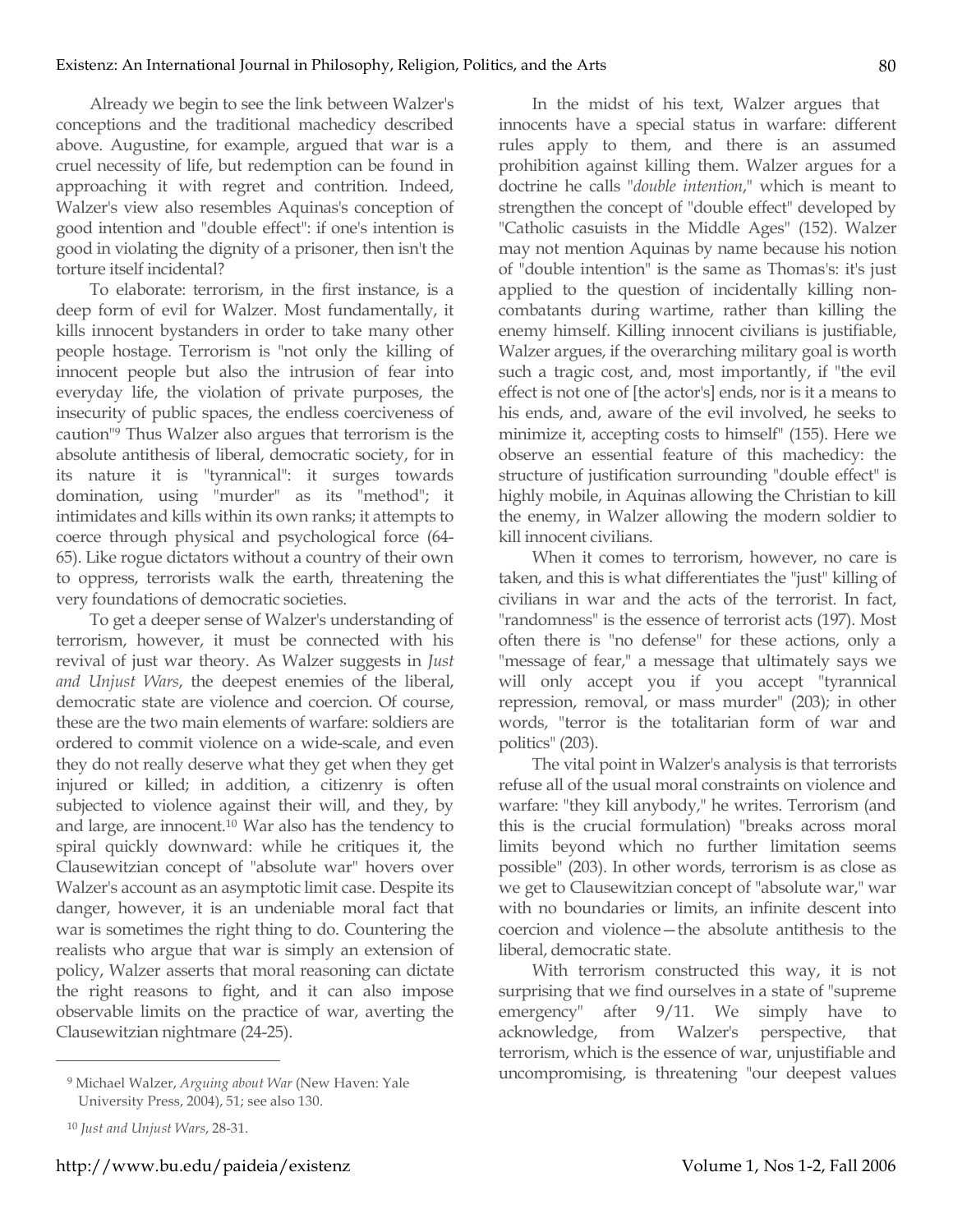and our collective survival."11 In such situations (like the "ticking bomb" scenario) "there are moments when the rules can be and perhaps have to be overridden" (34). Setting "rights normality" alongside "the utilitarianism of extremity," Walzer laments his inability to "reconcile" the "minimal fixed values" associated with rights-based discourse and the "minimum solidarity of persons" associated with utilitarianism. "The opposition remains," he says; "it is a feature of our moral reality" (40).

Walzer's perplexity and candor are both good antidotes to those who play too fast and loose with the "supreme emergency" concept, but the ethical contours provided here give us little traction for criticizing them, especially when it comes to abuse and torture. According to Walzer's version of just war theory, violence and coercion are enemies that we generally suppress, but if we unleash them in the form of warfare, we know that things can get quickly out of hand, descending towards an asymptotic, theoretical point of "absolute war." Fortunately we are most often able to control this Behemoth, and we are even able to place moral limits on it. But terrorists do not do so: they unleash the monster and usher us towards the darkness. They are tyrants; they kill anybody; they are the absolute limit case, the dirty essence of war. In the face of such an enemy, what else can we do but declare an emergency? When we find ourselves in such a state, we can only think about utilitarian aims like saving as many people as possible. Retaliation and repression of the enemy are the order of the day, and "rights normality" has to be suspended. Terrorism is the "ticking bomb" at the heart of modernity; everything is permitted in making sure that bomb does not go off.

I am adding flourish to Walzer's account to make my point, for he himself remains vigilant about abuses in a time of terror: he just demands that if someone is going to make a case for a principle-based stand on questions of human dignity, it needs to stand up to the exigencies that we face. I remain perplexed, however: Why doesn't Walzer make the case himself, instead of building on frameworks that so readily open the door to abuses? If terrorism constitutes a "supreme emergency" because it is such an evil phenomenon, especially from the perspective of the modern, liberal state, then it seems justifiable that a lot of hands get dirty staving off the danger.

**V**

While Michael Ignatieff more clearly articulates the lines that should be drawn when a liberal, democratic state considers torture, I would argue that he draws upon the same framework that we found in Walzer's work, leaving his theory open to the same kind of criticisms. Like Walzer, Ignatieff certainly does not *advocate* physical torture. As he says in *The Lesser Evil*, a war on terror must stand up to a "dignity test": "Foundational commitments to human rights should always preclude cruel and unusual punishment, torture, penal servitude, and extrajudicial execution" (24). In addition, Ignatieff writes, "torture, when committed by the state, expresses the state's ultimate view that human beings are expendable. This view is antithetical to the spirit of any constitutional society whose *raison d'etre* is the control of violence and coercion in the name of human dignity and freedom" (143). No one can accuse Ignatieff of being "protorture," but it is the underlying ethical framework that should interest us here, the machedicy, which leaves some dangerous openings.

Ignatieff bolsters his position on vigorous forms of coercion by claiming that he advocates an ethics of "balance" and "prudence" (9). A democracy must balance the interests of security against the rights-based commitment to dignity, but one cannot trump the other. "What works is not always right. What is right doesn't always work," he says (9). Depending on the circumstances and the risks involved, it may be necessary to abridge rights and to deemphasize dignity in order to preserve security. Ignatieff does argue for a "conservative bias" against abridging or violating rights (9-10), but if we are faced with a dire emergency in the war on terror, where thousands might die, prudence dictates that the dignity of suspects be violated, that the "gloves" should indeed come off (10).

This is what Ignatieff calls a "lesser evil" in the war on terror. If a "greater evil" is a potential consequence of terrorist action, then the lesser evil is warranted. Ignatieff's point in employing the concept "evil" is to remind us that these necessities remain morally wrong, even though they prevent "greater harms" (12). This is Ignatieff's first way of forestalling a slippery slope. The second is to insist that these extreme options remain open to democratic scrutiny and debate; that they remain subject to checks and balances within our system. "[D]emocracy itself," Ignatieff claims, keeps the lesser evil from becoming the greater.

<sup>11</sup> *Arguing about War*, 33.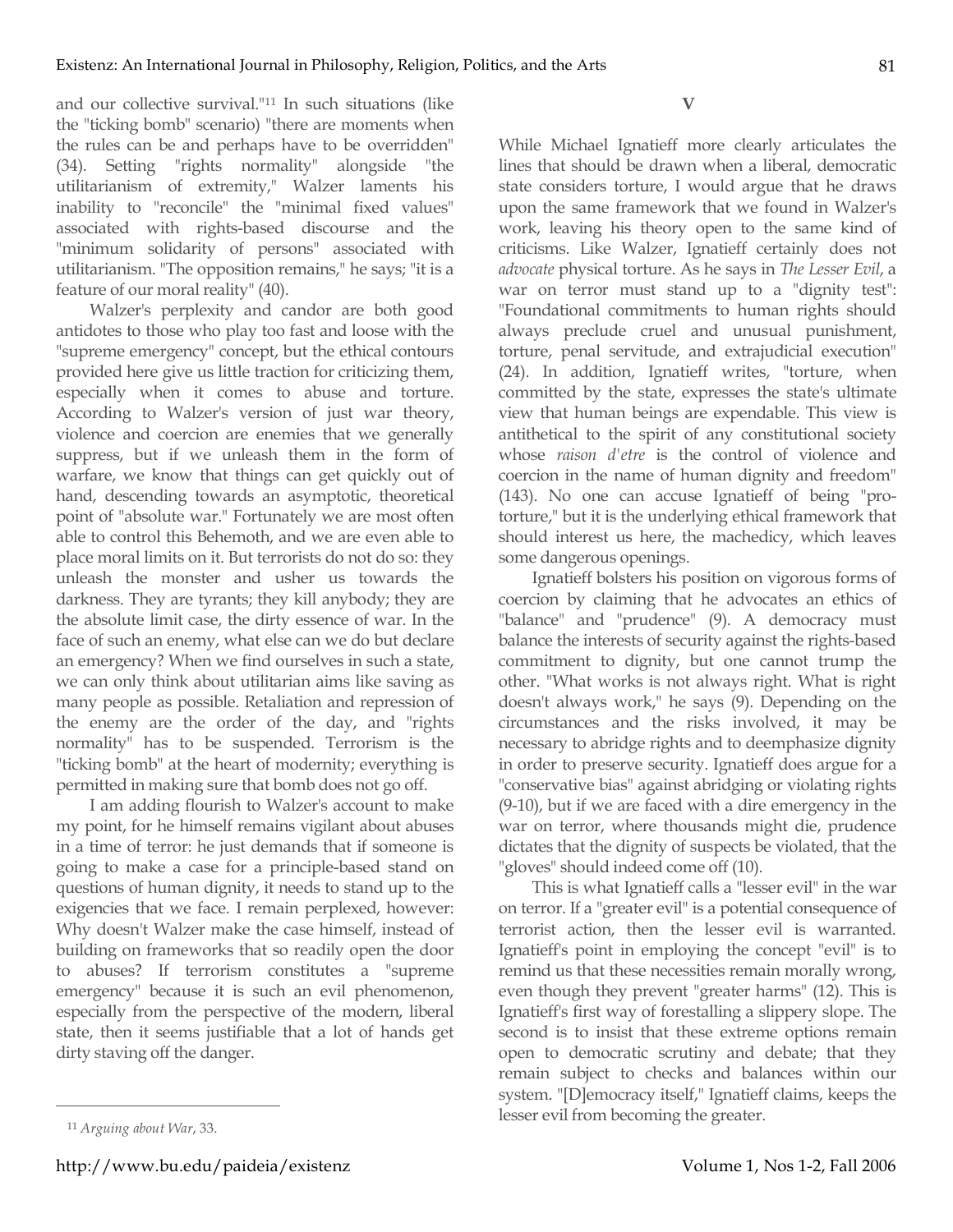The argument itself is essentially consequentialist, and it comes with all the problems attendant to such positions, as Ignatieff himself admits. We might be struck, for example, by the fact that he announces, drawing on an unfortunate metaphor, that "in choosing the lesser evil course, we may have to take a shot in the dark" (13). Ignatieff also wants to say, from a deontological perspective, that the lesser evil remains wrong; it's just that harmful consequences sometimes overwhelm the wrongness of infringing on dignity. All of this is of course very difficult to evaluate: What exactly is the cost of giving up on a right? Is it worth 30 lives? 300 lives? 3000? And this cannot be a case of weighing the "dignity" of the innocent against the dignity of the suspect: this is comparing actual and potential harms, which is also notoriously hard to do (140-141).

Before getting caught up in such quandaries, we should return to basics in evaluating Ignatieff's stance: where does this association between terrorism and the greater evil come from in the first place, such that lesser evils are warranted? Often Ignatieff gives a moderate account: "Terrorist attacks may be odious and they may demonstrate alarming shortcomings in the system of national defense, but they do not necessarily threaten us with defeat, collapse, or capitulation" (54). Terrorism is "liberal democracy's nemesis" (61), not because the two face off like competitors in the ring, but because terrorism turns democracy against itself. The key, Ignatieff suggests, "is to remain on the higher ground" (62) and to let democracy itself work to make sure that reactions to terror do not go too far (80-81). This more moderate approach characterizes Ignatieff as he continues to defend the "lesser evils" theory against a slippery slope, for he acknowledges that torture can be "originally justified as a lesser evil…and slowly but surely it becomes a standard technique, explicitly used to humiliate, terrify, degrade, and subdue entire populations" (136).

But then, there is another side. At other moments Ignatieff says, "Either we fight evil with evil or we succumb" (19). The greater evil, in very general terms, is "violence." The modern liberal state does all it can to stave it off and minimize it (15), but terrorism is the essence of violence itself because it calls upon violence as the "first resort," not the last (110). Drawing upon Walzer's examination of just war theory, Ignatieff also defines terrorism as a nihilistic void, for it targets the innocent and uses them "as a means" (94). Because of this radical, abysmal threat, terrorism constitutes an "emergency," for it presents society with the prospect "of its own destruction" (1) by propelling us towards a state of absolute war (111), a "downward spiral of mutually reinforcing brutality" (115).

I would argue that the moderate approach is superior: it is principle-based and draws upon Kant's "kingdom of ends." Remaining on higher ground, not giving in to "taking off the gloves," prevents democracy from sharing in the ugliness of terrorism. This is a rather simple and elegant solution to the slippery slope problem. But the appearance of the discourse of evil draws upon the tradition that I discussed earlier and in this case obfuscates: according to Ignatieff's basic ethical framework, anything this side of the abyss of terrorism is going to be better than allowing it to take shape and threaten, as long as the democracy is keeping an eye on things. But if terrorism is the cause of our descent, the prior cause of our own demise, why *should* we control and limit ourselves? Indeed, if terrorism is the asymptotic abyss, then anything we do will march up to but never touch it. As Ignatieff himself dutifully acknowledges (91), the terrorists maintain the same sort of logic: in a state of emergency (the continuing harm inflicted by the U.S.), the destruction of the World Trade Center was a "lesser evil" on the way to a greater end. As was the case with Walzer, the theory provides no traction, so we scramble within it, desperately trying to hold our ground.

Ignatieff's commitment to proceduralism and his "precommitment" to rights *may* provide an adequate bulwark against potential torture-related abuses. But everything, I would argue, hinges on the way the terrorist threat is construed: even as Ignatieff warns against democracy's descent into greater evils, the construction of terrorism as the *greatest evil* has the stronger gravitational pull, opening to door to the darker angels of our nature, potentially justifying abuse.

## **VI**

To drive my point home: these contemporary theories of war, evil, and necessity are hardly new. Augustine, for example, held a similar view on the specific question of torture. Within the context of criticizing pagan philosophies of the good life, Augustine challenges the philosopher to sit in judgment and to decide when someone should be tortured or not. On the one hand, Augustine's lengthy analysis of the foibles attending to such actions illustrates just how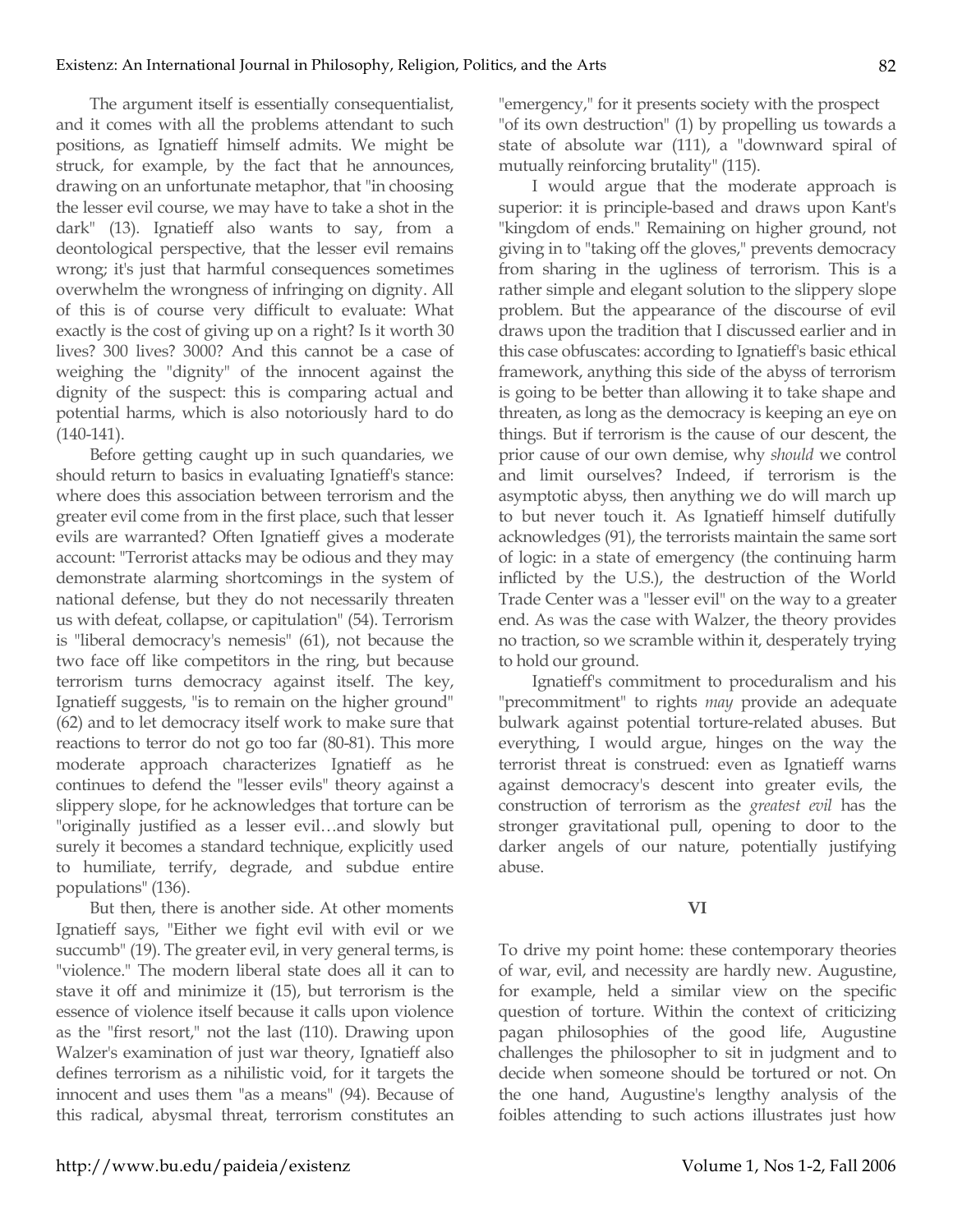faulty such a decision can be. "[A]nd yet," says Augustine, "the exigences of human society make judgment also unavoidable.".12 In the "necessary evil" scenario, the right call may be to engage in torture to stave off the abyss. As a result, there is nothing left to do besides confess: "how much more worthy of a human being it is when a man acknowledges this necessity as a mark of human wretchedness, when he hates that necessity in his own actions and when, if he has the wisdom of devotion, he cries out to God, 'Deliver me from my necessities!'" (860-861). This seems to be one consistent outcome of the machedicy I have been describing, past and present: sins and transgressions may be necessary in a state of "supreme emergency," and only a higher power, beyond human moral frameworks, can wash away the "dirty hands."

These discussions of torture, and the machedicy that grounds them, calls to mind a fascinating passage from a 1951 essay by Hannah Arendt, "The Eggs Speak Up," a reference to the old saying, "To make an omelet you need to break a few eggs." In Arendt's time the radical political evil was totalitarianism, the evil towards which all others tended, the absolute limit case that called for a whole spate of "necessary evils." Arendt writes that "all historical and political evidence clearly points to the more-than-intimate connection between the lesser and the greater evil." She continues, "The natural conclusion from true insight into a century so fraught with danger of the greatest evil should be a radical negation of the whole concept of the lesser evil in politics, because far from protecting us against the greater ones, the lesser evils have invariably led us into them. The greatest danger of recognizing totalitarianism as the curse of the century would be an obsession with it to the extent of becoming blind to the numerous small and not so small evils with which the road to hell is paved."13 Within the broader construction of his machedicy, Ignatieff inserts the very American, pragmatic role of procedure and openness, "democracy itself," as the antidote to the slippery slope so ably recognized by Arendt. But here too she has an answer, for "[d]emocratic society as a living reality is threatened at the very moment that democracy becomes a 'cause,' because then actions are likely to be judged and opinions evaluated in terms of ultimate ends and not on their inherent merits"; and further,

 $\overline{a}$ 

"each bad action even for the most beautiful of all ideals," she argues, "makes our common world a little worse" (280-281). When machedicy becomes intermingled with the salvific power of "democracy itself," fundamental principles of rational ethics seem to lose their mooring in the response to serious, but manageable threats.

In "Perpetual Peace," Kant presented an even better rejoinder to both machedicy and its contemporary consequentialist off-shoots. Trading upon the Hobbesian nightmare, he wrote that "…war is but a sad necessity in the state of nature (where no tribunal empowered to make judgments supported by the power of law exists), one that maintains the rights of a nation by mere might, where neither party can be declared an unjust enemy (since this already presupposes a judgment of right) and the outcome of the conflict (as if it were a so-called "judgment of God") determines the side on which justice lies. A war of punishment…between nations is inconceivable (for there is no relations of superior and inferior between them). From this it follows that a war of extermination—where the destruction of both parties along with all rights is the result—would permit perpetual peace to occur only in the vast graveyard of humanity as a whole. Thus, such a war, including all means used to wage it, must be absolutely prohibited."14

Kant was well aware of that which just war theories were designed to prevent: the utter downfall and mutual destruction of modern nation states. But recourse to moral, theological categories is essentially window-dressing for strength and might in the face of the "state of nature" that dominates in the power-play between nations. When rationality, not religious morality, fails to win the day, the chaos of absolute war and the "graveyard of humanity" is the result. Because this consequence is so dire, this obsessive form of warfare, which takes its rules from ideological fantasies, must be avoided at all costs.

For Kant, the deontological moralist, there is a fundamental contradiction in the justification of war that legislates either against or for it: the so-called right to inflict suffering is "meaningless," for it once again finds "peace in the grave that covers all the horrors of violence and its perpetrators" (117). Kant's global

<sup>12</sup> *The City of God*, 860.

<sup>13</sup> "The Eggs Speak Up," in *Essays in Understanding, 1930-1954* (New York: Schocken Books, 1994), 271-272.

<sup>14</sup> Immanuel Kant, "To Perpetual Peace: A Philosophical Sketch," in *Perpetual Peace and Other Essays*, trans. Ted Humphrey (Indianapolis: Hackett Publishing Company, 1983), 110.